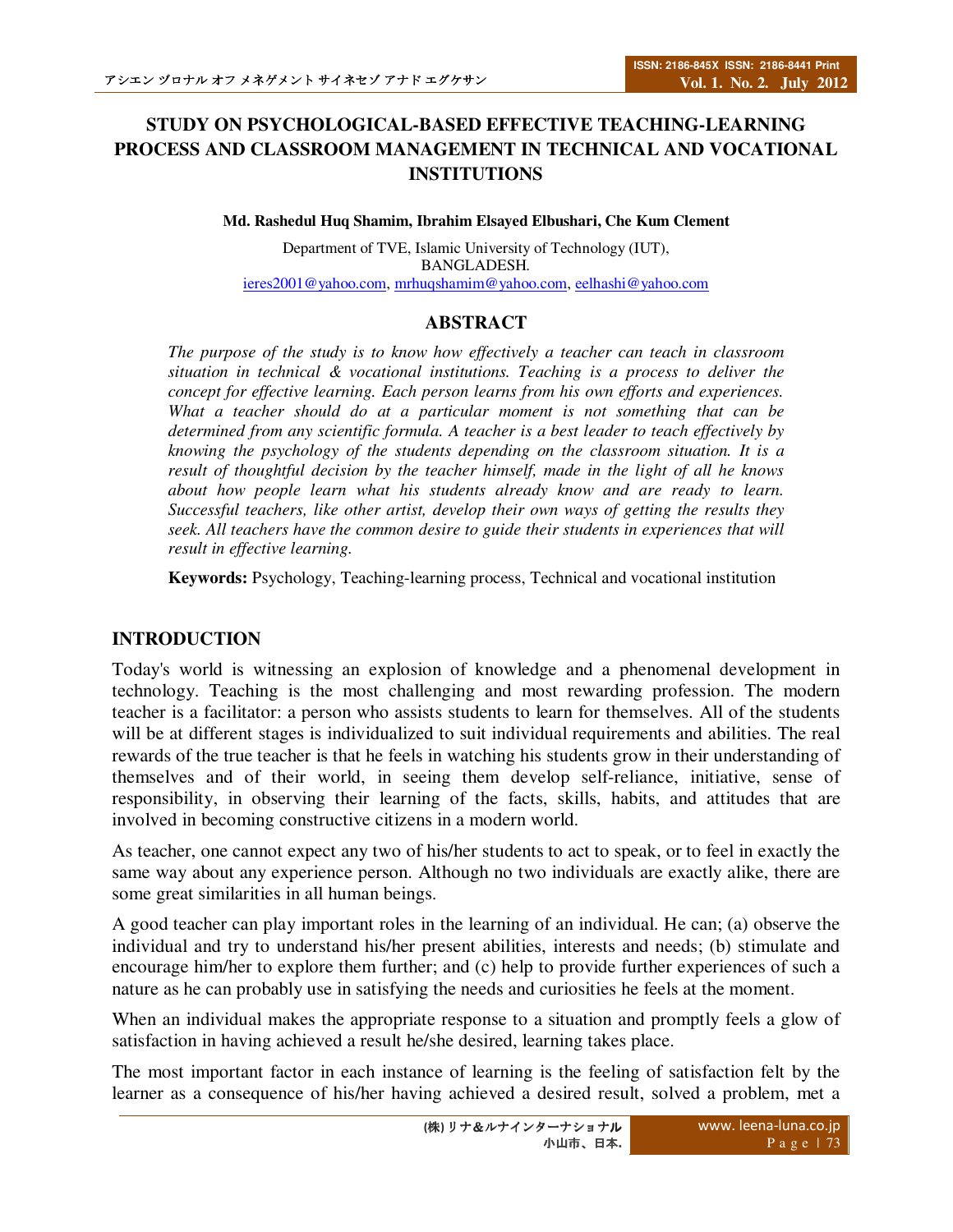need, satisfied a curiosity or relieved a tension. Each individual learns as a result of his own efforts and success. No teacher can learn anything for the student. The teacher's task is to understand and encourage the individual, to watch for a "psychological moment", when he has a high degree of readiness to learn a specific response, to guide him into the marking of the response, and them to reinforce his natural satisfaction in his own success. A teacher can be sure of an individual's "readiness to learn" only by knowing that he has a strong purpose or feeling of need that would be satisfied by making the response to the situation, and by knowing that he/she can recognize the situation and can make the appropriate response.

Learning may or may not be useful in new situations. Whether one wants to learn or need to learn makes a difference in whether he/she learns or not. Almost anyone can give offhand answers to what learning is to the psychologists and educators such answers are not good enough. Educators on the basis of their knowledge and understanding of learning, set conditions and guide the activities of the learners so that learning which is contributory to educational goals is most likely to take place.

# **BACKGROUND AND LITERATURE REVIEW**

There are five main theories of learning. One psychologist Mc Connel made a detailed analysis as to why there are different theories of learning. He concluded that the following items were important: a) the different kinds of tasks learned in observational or experimental situations; b) the different terminology used, with the connotations that these terms have; and c) the emphasis placed on certain features of learning to the exclusion of other features. Each of the theories of learning still have validity for some one or more verities of learning, it not for all.

The five main areas of learning theories are Behaviorism, Neo-behaviorism, Gestalt, Cognitive Development, and Humanists.

# **The Behaviorists.**

The origins of behaviorism are in the early 20th century. At that time, it was thought that human activity or learning could be predicted and explained by studying the behavior of animals. The essentials of the work involved animals responding to stimuli, that is stimulus-response (S-R). The learning model became more refined with the study of the effect of conditioning.

Pavlov, one of the early workers in the field, proposed the hypothesis of conditioned learning and used experiments with dogs to provide evidence to support the hypothesis.

Watson, another of the early workers in the field, thought that sensations, feelings and instinct were not a necessary part of the study of learning. The only area of interest is what the 'subject' is doing in response to the stimulus. He rejected the concept of memory.

 Both Pavlov and Watson have been criticized as they were considered to only think in mechanistic terms and extrapolated the results of their work with animals to predict human behavior. Stimulus-Response, however, is quite a powerful action as we all know when we smell our favorite food cooking.

### **The Neo-behaviorists**

Tolman, Kinner and Gagne are the best known neo-behaviorists. They provide a more human perspective in that they considered the human mind to be selective in its actions and not simply responsive to stimuli. Tolman's work showed that he felt that human use their beliefs and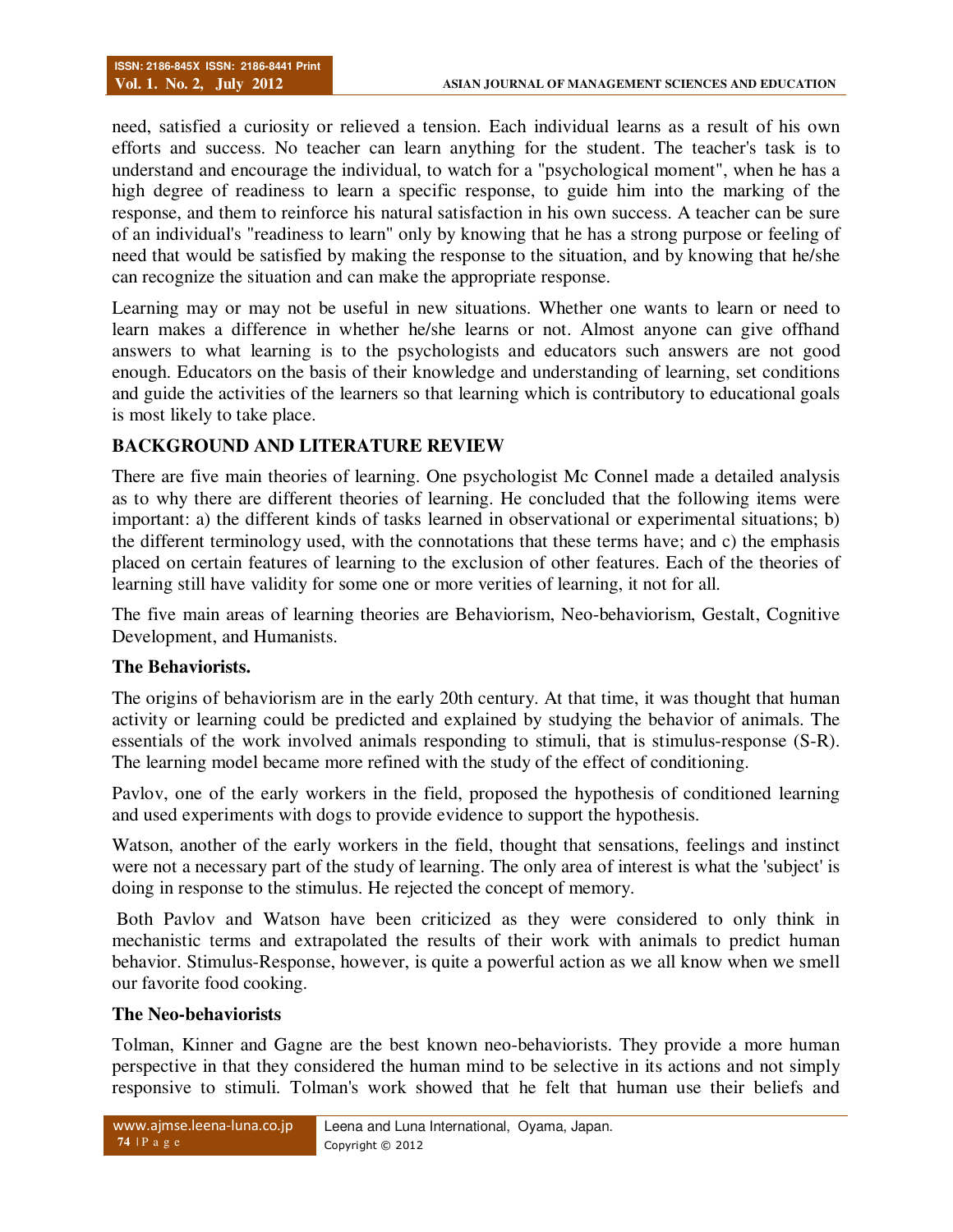feelings when responding to stimuli and that there is a need to consider the whole rather than isolated stimulus response incidents.

In other words, humans seek a purpose and people have a "cognitive map." This is a set of relationships appropriate to different stimuli. So the student has to fit new learning into a pattern that is 'what leads to what'. Motivation comes into learning theory according to Tolman. The importance of a logical learning sequence is shown and the students need to apply their new learning in order to test its validity.

Skinner placed great importance on "operant conditioning" where an operant is a series of actions which a learner completes. Through reinforcement of the learning, the learning quality becomes greater. Skinner's approach was highly structured. He stated that teachers need to identify what learning they wish to take place and then select "reinforcers" which will help to maintain the desired behaviors.

Gagne recognized that the design of the teaching had to match the type of learning that was taking place. He listed eight learner characteristics which would influence the way in which the "instruction" would take place. His eight types of learning are:

- a. *Signal Learning*  learner associates exact response to stimuli.
- b. *Stimulus-Response Learning* learner associates exact response to stimuli.
- c. *Chaining* learner acquires a number of S-R bonding as, for example, in changing a car wheel.
- d. *Verbal Association* verbal chains are acquired.
- e. *Multiple Discriminations* learner discriminates between apparently similar stimuli and makes the correct response.
- f. *Concept Learning* concepts are classes of stimuli and the learner can recognize these classes.
- g. *Rule Learning* chains of two or more concepts often called "principles" or "laws".
- h. *Problem Solving* the discovering of relationships where rule learning is applied.

Gagne suggests that these eight types of learning are in a hierarchy with the lower types being needed as prerequisites for the higher ones. He also suggests that it is valuable to have a sequence to instruction and such a sequence can usefully be based on the learning types. This, he suggests might be:

- i. inform the students what they are expected to do, that is, tell them the objectives;
- ii. question the students to find out what they know already, that is, determine their entry behavior.
- iii. use cues to form the chains of concepts or rules.
- iv. question students so that they can demonstrate their learning;
- v. ask students to make a verbal statement of the rule.

# **The Gestaltists**

"Gestalt" comes from the German word used for pattern or structure. This indicates that the Gestaltists are interested in the overall perspective as opposed to the behaviorists who are concerned with a series of incremental actions. In other words, the whole is greater than the sum of the individual parts; it is the pattern which is important. Understanding, according to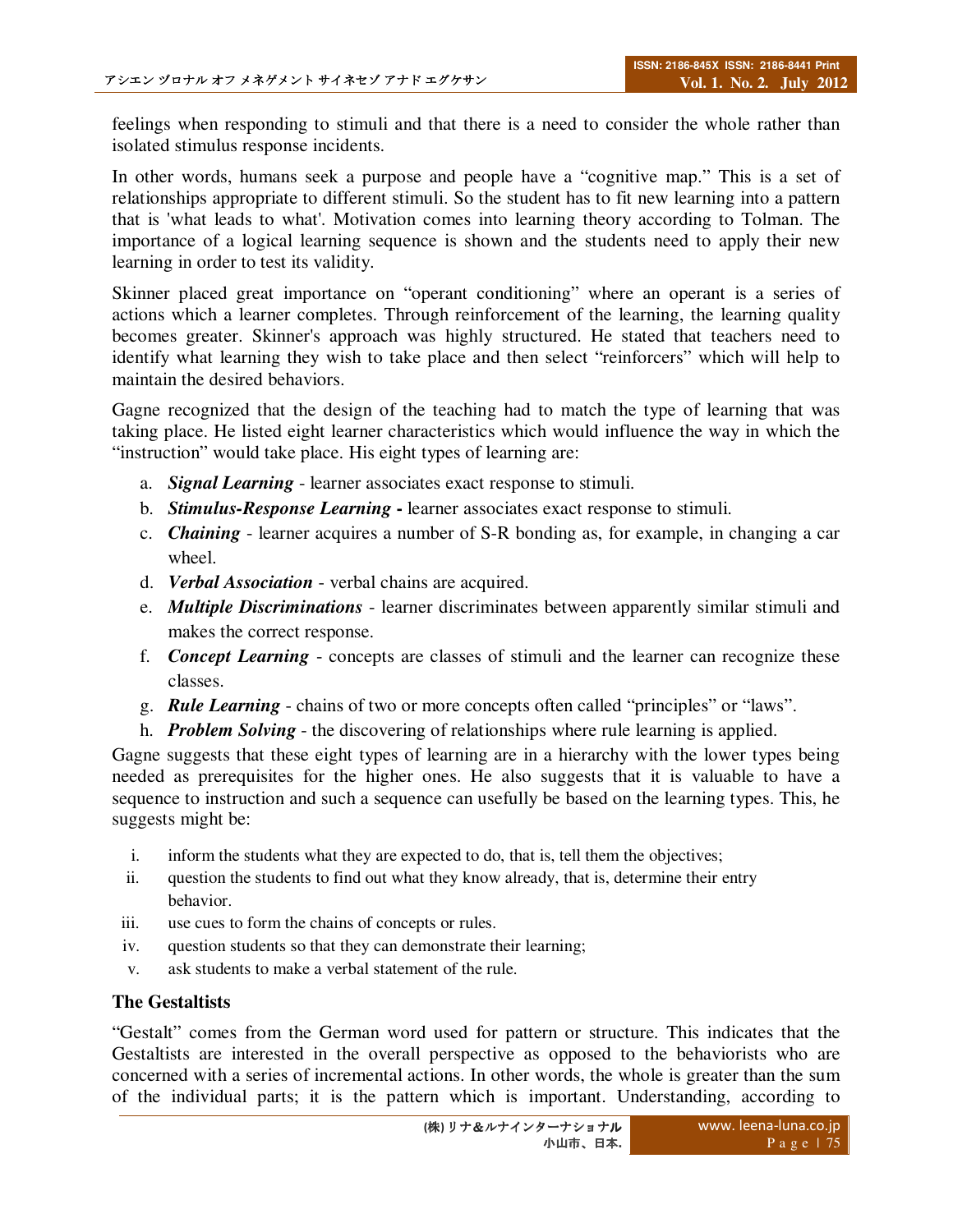Gestaltists, is based upon insight. Insight has a particular meaning to those of the Gestalt school. It is when the student suddenly becomes aware of the relevance of the behavior or learning. The characteristics of insight are that the solution to a problem comes suddenly, the solution can be applied to similar problems in different contexts and the solution can be retained over a period of time.

Gestalt psychology has some basic laws which are of interest. They may well be evident from one's own teaching.

### **a) Figure-ground relationships.**

Perceptions are organized into figures or features which stand out from their back ground. As you look at this page, the print is, as you think, the key part, but the spaces are just as important.

### **b) Contiguity**

Proximity in time and space influences how we group things. The closer they are, the more likely they are to be grouped and linked together.

#### **c) Similarity**

Items which are similar tend to be grouped or classed together.

#### **d) Law of Praganz**

Figures will be perceived in their best possible pattern of form.

#### **e) Closure**

Figures, or items, which are incomplete, may be perceived as complete because we tend to complete the figure or 'fill in the gaps'

### **f) Transposition**

Patterns and figures may be distorted or changed to some degree but they can still be recognized.

### **The Cognitivists**

Behaviorists place their focus on the task and the Stimulus-Response model. The Cognitivists, on the other hand, place their focus on the students and how they gain and organize their knowledge. Students do not merely receive information, but actively create a pattern of what it means to them.

Dewey defined learning as "learning to think" and the process of learning is not just doing something, such as a task, but reflecting and learning from this.

The teacher is the key to Dewey's work because, he says, the teacher must plan for reflective thinking to take place. Education being firmly linked to social growth was one of Dewey's main claims.

Burner considers the learning process as the acquiring of new information, transforming that learning with regard to existing knowledge and then checking it against the new situation. So, knowledge is a process rather than a product. Models are constructed by the learner which explain the existing but can also predict what might be.

Burner sees the teacher's role as one of facilitating the student's own discovery - known as 'inquiry training'.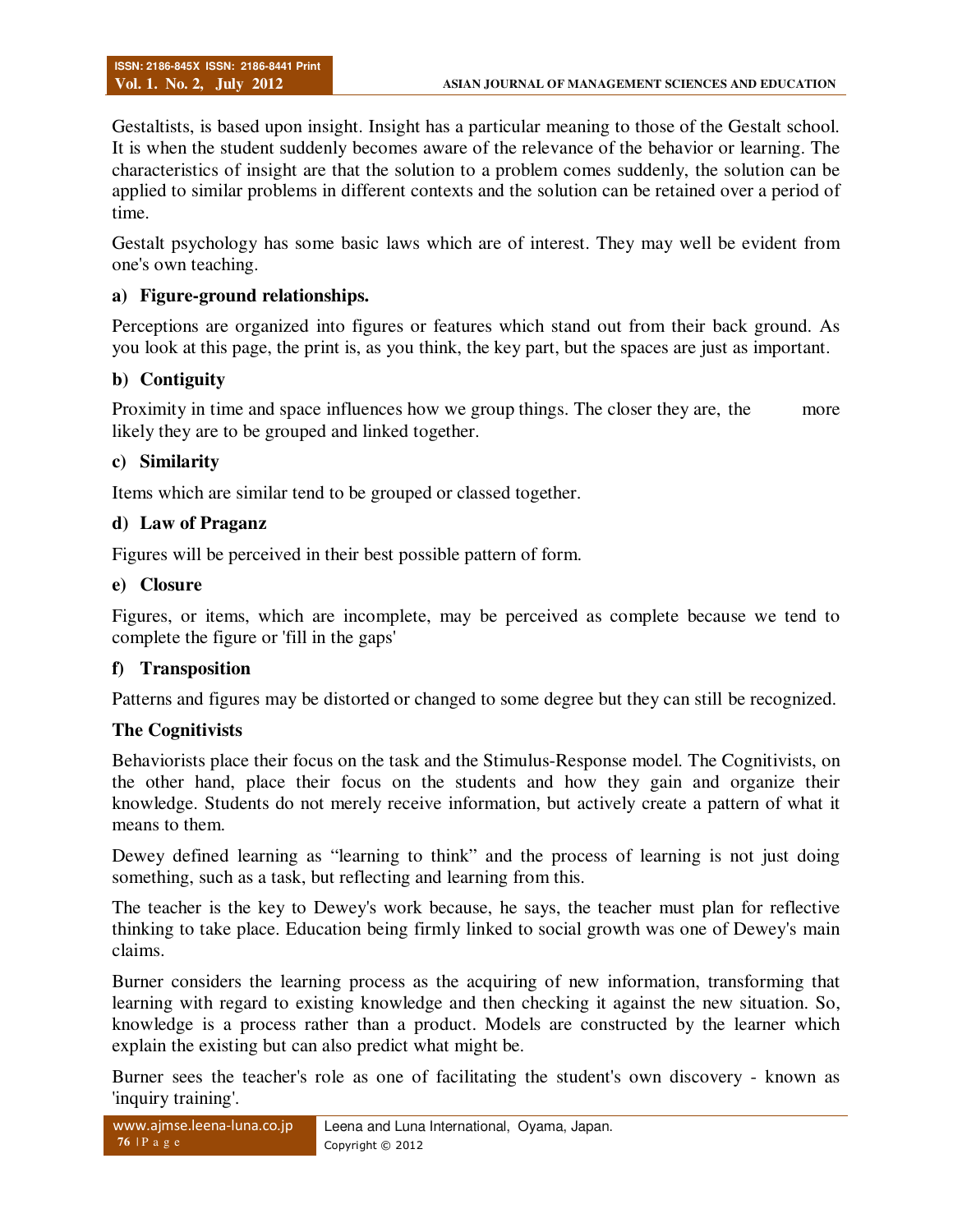### **The Humanists**

The Humanist school of Psychology was developed as a reaction against behaviorism because its proponents saw behaviorism as reducing the concept of the human being. The person was seen as being worthy of dignity and teachers needed to develop qualities of worth and self esteem. This involved helping every person to make the most of themselves that they could.

Maslow is best remembered for his work on motivation. His hierarchy of human needs is well known, and is a feature of many management books. Essentially, Maslow states that needs must be satisfied before effective learning can take place. If a student is tired, cold and hungry, then the quality of learning will be reduced.

Rogers' thinking is similar to Maslow's. He felt the need to place the student at the centre of the learning process through active self discovery rather than having to respond to stimuli. He stated that humans are essentially 'good' and that they have a desire to develop and grow. The job of the teacher, in his view, is to generate the conditions and environment for students to develop their own self concept.

The implications for a teacher is to decide which approach best suits his/her students and subject and to organize our accordingly. That is not to suggest that the teacher will only use one approach; at different times and with different students he/she may use a combination. Indeed, often the curriculum materials lead to a combination.

## **IMPLICATIONS OF THEORIES TO CLASSROOM PRACTICES**

### **Classroom Management**

Sometimes teachers and students see things differently and the differences in perception between the teacher and the students contribute to discipline problems. Mostly the differences have their origins outside the class and this affects their relation with the teacher. In order to reduce those differences the teacher should have the qualities of an effective and good teacher. "In order to be effective, teachers must be proactive facilitative, imaginative classroom managers" (Henson  $\&$ Eller, 1999, p. 405). Unfortunately many beginning teachers lacked even the most basic management skills. Smith (1995, p. 89) expresses that "what makes a teacher good, is the organization of a classroom and the techniques involved rely heavily on the teaching 'style'. He looks what should happen in an ideal classroom by attempting to identify "good" and "bad" teaching style". Also, there is a common notion that the better the teacher and the more effective the classroom, the higher the quality of teaching and learning process. This is primarily concerned with the management of pupils and resources within the finite space of a classroom and is concerned with the following (Smith, 1995, p. 89):

- i. Pupils should be involved in the work they are doing and 'own' part of it because they have been involved in the planning process.
- ii. What the pupil brings to the task has been noted and taken into account, thus helping to match the task to the pupil.
- iii. There are opportunities for framing and solving problems.
- iv. Each pupil is helped to make sense of the world they live in.
- v. Pupils are encouraged to work co-operatively in groups. When the short-term curriculum planning is organized, targets and outcomes are built into the programmed together with the flexibility necessary for pupils' individual needs.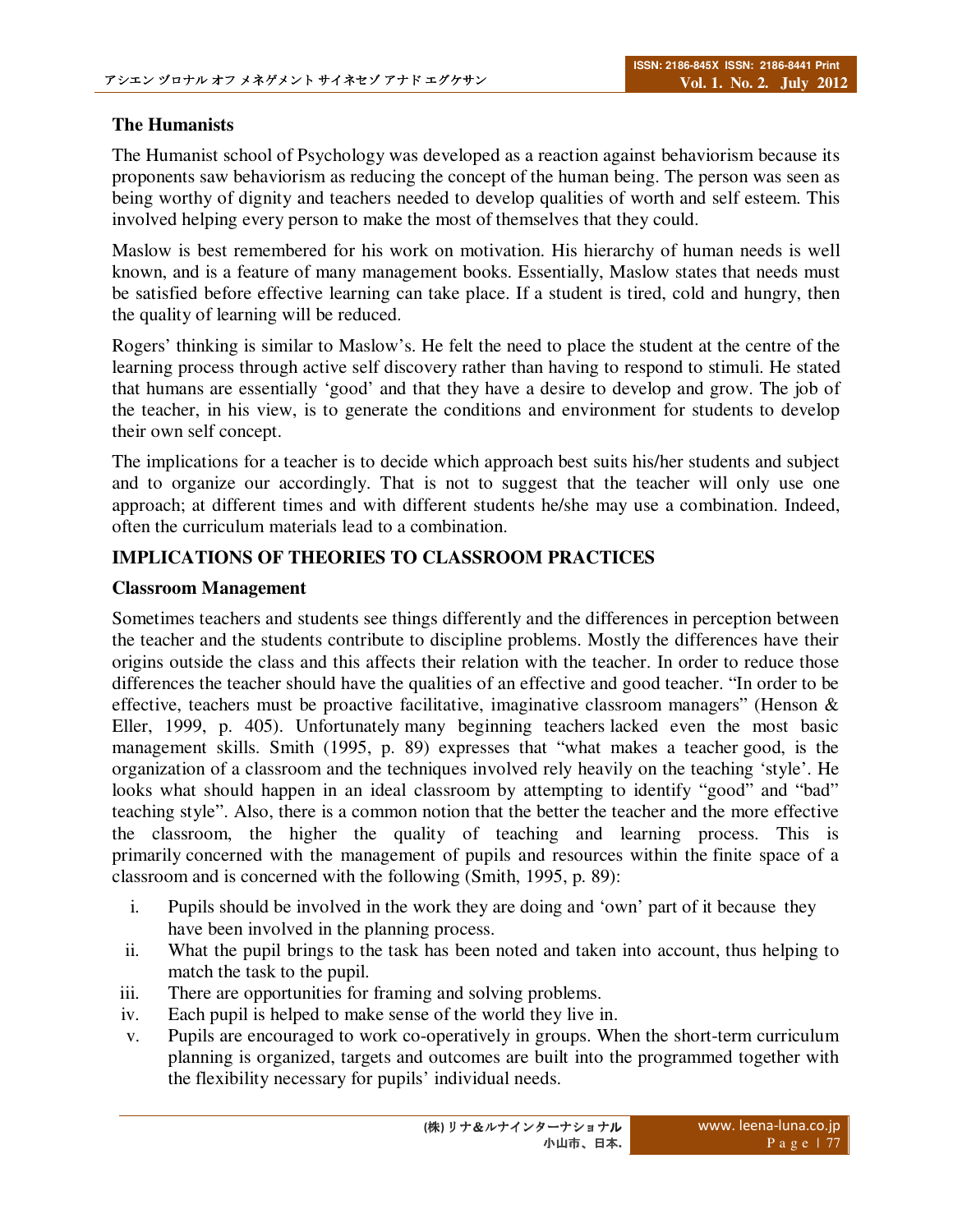- vi. One of the teaching styles used is that of facilitator, so that pupils do not rely on adult help all the time.
- vii. Record-keeping is thorough and realistic.
- viii. The curriculum has breadth and balance

Effective classroom managers establish a guideline for keeping lesson more active in classroom situation:

### **A. Setting Rules**

Effective management requires proactive teachers to define their expectations for their students. Therefore the teachers should communicate her/his social and academic expectations at the beginning of the school year. Many teachers find it necessary to establish a list of rules that classifies their expectations from student behaviors. There are some properties of a list of ruler (Henson & Eller, 1999; 410-1): a) Establish the list during the first few class meeting, b) Keep the list short, c) Include only these rules that you consider necessary to be prepared to explain why each rule is needed, d) State each rule simply, e) Involve students in setting rules, f) Focus on student behavior need to achieve lesson goals, g) State consequences for breaking rules, h) State rewards for the follow in rules.

Although this list is teacher's responsibility but the students should be involved, too. Such involvements can motivate the students to obey and accept the rules. But most of the teachers don't involve the students because they think they give the control of the authority to students. On the other hand by involving the students on the list, the goal of self-discipline can be established.

### **B. Wittiness**

The teacher whose students are at high level of achievement, do not wait for the trouble to disturb and then respond to the undesirable behavior. Also there teachers are aware of events that can occur during a classroom day. A teacher's ability to be aware of events occurring simultaneously in the classroom called wittiness.

### **C. Overlapping**

The teacher's ability to manage more than one classroom activity at a time is called overlapping. Effective teachers can manage this. While the teacher is working with one group, he/she has the ability to attend to other students. Also these teachers use management tactics while conducting the activities. Teacher can effectively overlap by pausing momentarily to comment on each student's work and by periodically looking up and controlling the class.

### **D. Lesson Momentum:**

Kounin (1970) found that the best classroom managers were careful to keep the lesson moving at a brisk pace. Inappropriate student behaviors increase when the lesson becomes boring. Effective teachers set a time limit for the task so that they motivate students.

Most of the inappropriate behaviors result from ineffective instructions so that teachers use verbal and nonverbal technical skills as a part of effective instruction.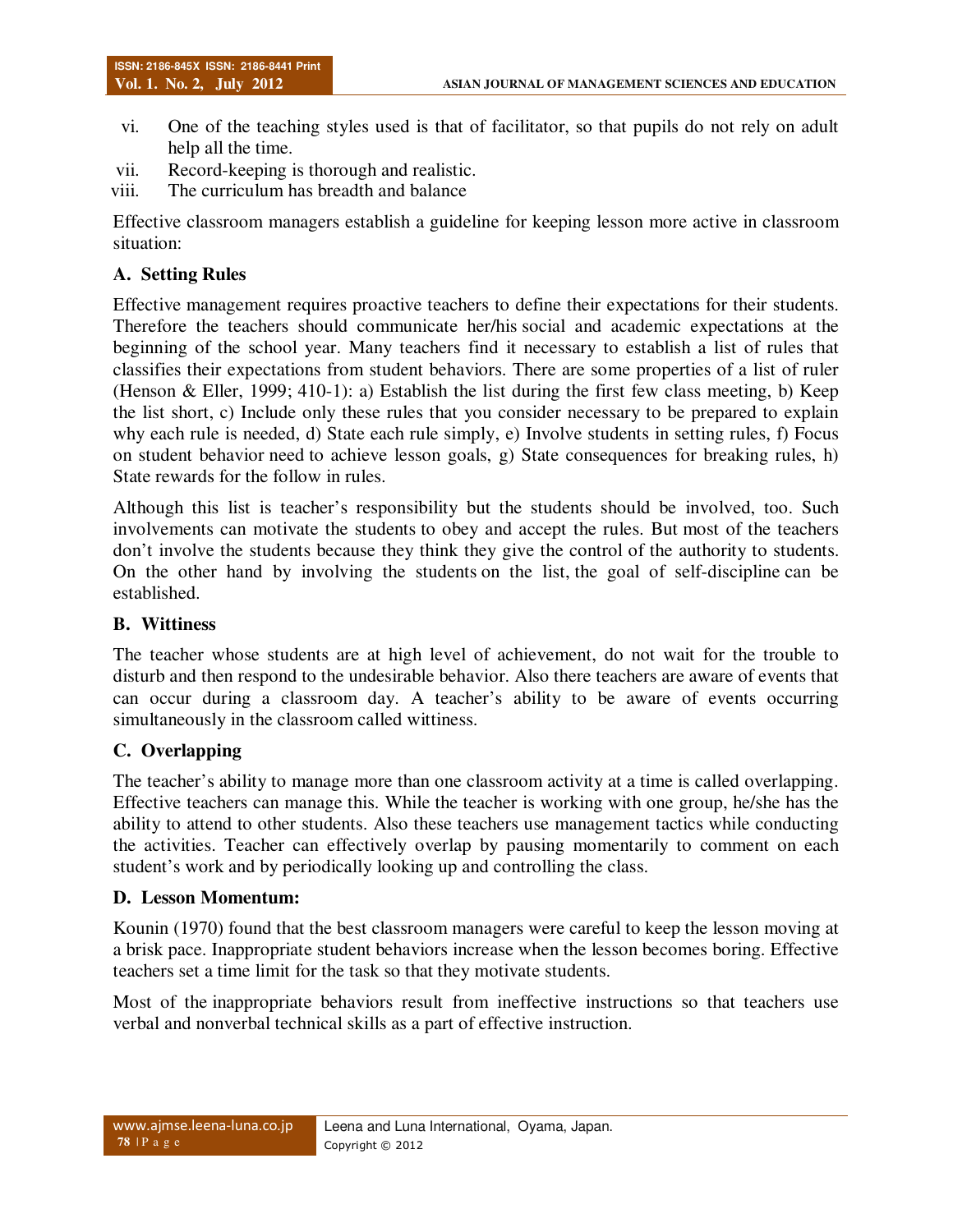### **i) Verbal Skills**

## *Set Induction*

Students often disturb their classes because they do not understand the lesson. The beginning of each lesson is important because this time is the foundation for understanding so that the rest of the lesson is established. Consequently effective proactive teachers get the attention of students before starting the lesson.

Technical teachers use to get all the students' attention is collectively called *set induction*  (Henson, 1996). This skill is several ways. For example, teacher can start the lesson by telling interesting stories about the lesson. Other teachers start the lesson setting the instructions about the lesson to get the attention of students or the teachers speak softly that the students listen carefully to hear.

### *Voice Control*

Teachers can communicate verbally, if they are heard so that sufficient vocal volume is crucial. Unfortunately many teachers find it difficult to overcome the voice control at elementary and secondary classrooms. On the other hand, most of the teachers can overcome the voice control problem by taking a few simple precautions. In order to correct this faulty the teachers must comment their questions to the students in the back of the classroom or farthest from you. With another method, by arranging the class in semicircles every student can hear the teacher sufficiently.

### *Varying Instructional Methods*

Young students typically respond positively to stimulation and *variety* in the classroom curriculum (Henson& Eller, 1999; 413). The variety of activities in the lesson increase student participation, attention and motivation. When planning to avoid classroom management problems, the teacher use the same method. They prepare a variety of activities and alternatives into their lesson to prevent student behavior problems and to motivate the students. The activities are varies that such as lecture, games, discussions, group work studies, Also a variety of media can help such as TV, computer, radios, CD player, etc.

### **ii) Nonverbal Skills:**

### *Time on Task*

Students, who are busy doing a task don't cause inappropriate behaviors or disturbance. The difference in amount of time spent on task varies from school to school. According to Henson & Eller (1999, p. 414), a distinction should be made between assigned time and engaged time: for example the students could be assigned the last 15 minutes of the period to work problems only an average of 2 minutes; the time on task should be the teacher's focus. Effective teacher's first plan assigned time and the engaged time.

### *Eye Contact*

While teachers are speaking, they focus their attention on their notes, textbooks, or they may look on the floor, ceiling but not to students. But they don't know that direct eye contact tells the students that the teacher knows what they are doing. In order to improve eye contact the teacher may use few notes and plan, a few very general states or use overhead projector so that he/she